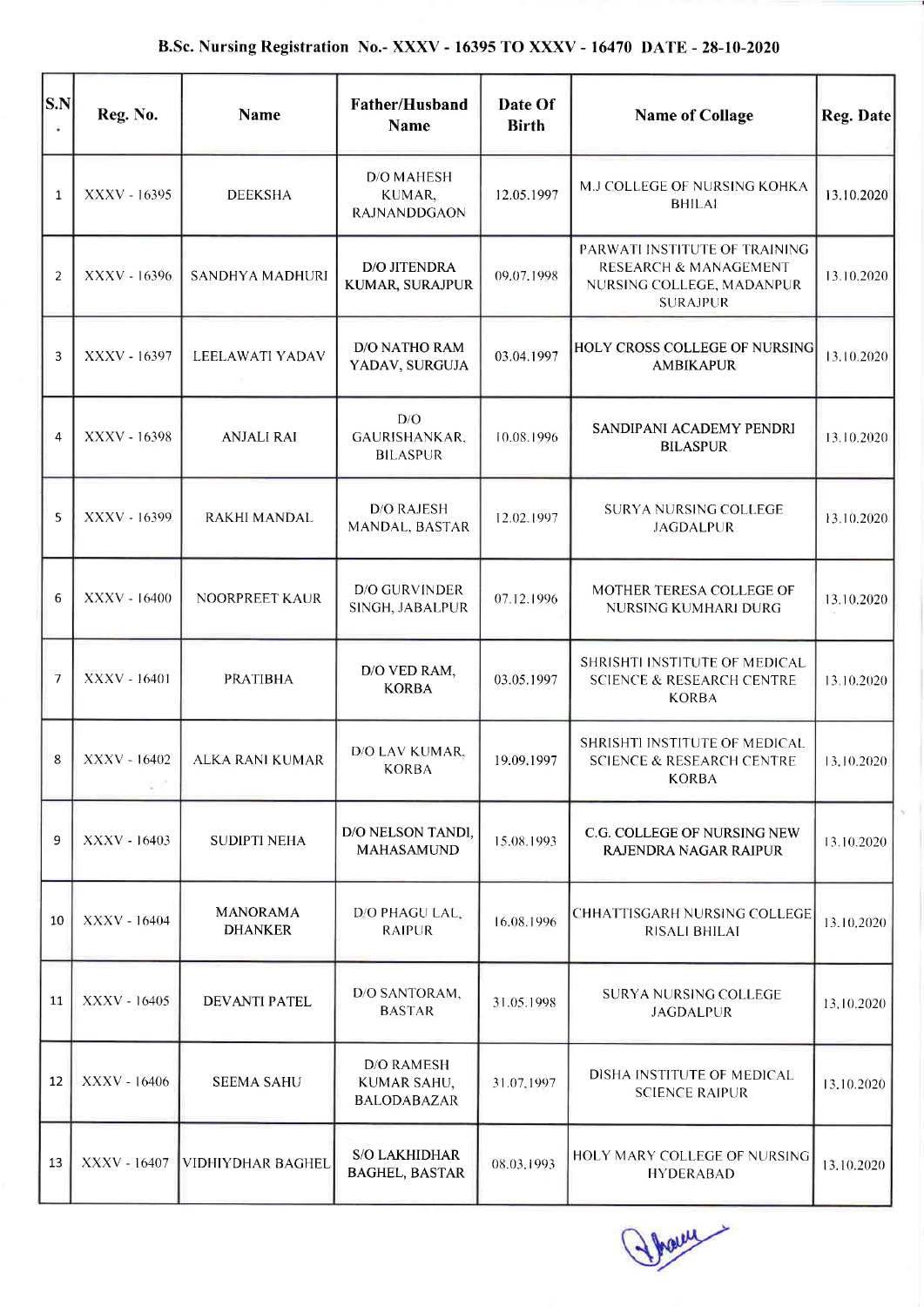| S.N | Reg. No.       | <b>Name</b>                           | Father/Husband<br>Name                        | Date Of<br><b>Birth</b> | <b>Name of Collage</b>                                                       | Reg. Date  |
|-----|----------------|---------------------------------------|-----------------------------------------------|-------------------------|------------------------------------------------------------------------------|------------|
| 14  | XXXV - 16408   | <b>RASHMITA BAGHEL</b>                | D/O DAMROO DHAR,<br><b>BASTAR</b>             | 15.07.1990              | MEDWIN COLLEGE OF NURSING<br><b>HYDERABAD</b>                                | 13.10.2020 |
| 15  | XXXV - 16409   | <b>KASTURI</b>                        | D/O B RAM BABU,<br><b>SUKMA</b>               | 16.08.1998              | MARUTHI COLLEGE OF NURSING<br><b>BHADRACHALAM</b>                            | 13.10.2020 |
| 16  | XXXV - 16410   | <b>SHUBHAM</b>                        | D/O SURAJ, BASTAR                             | 26.09.1997              | HOLY MARY COLLEGE OF NURSING<br><b>HYDERABAD</b>                             | 13.10.2020 |
| 17  | XXXV - 16411   | PREETI SINGH                          | D/O VIJAY SINGH,<br>M.P                       | 15.01.1994              | MAHATMA GANDHI INSTITUTE OF<br><b>NURSING JABALPUR</b>                       | 13.10.2020 |
| 18  | XXXV - 16412   | <b>DHARYAWANTI SAI</b>                | <b>D/O BALMUKUND</b><br>SAI, SURGUJA          | 26.04.1992              | HOLY CROSS COLLEGE OF NURSING<br><b>AMBIKAPUR</b>                            | 14.10.2020 |
| 19  | XXXV - 16413   | RATNRAJ LAXMI                         | D/O GANGA DAS,<br><b>RAIPUR</b>               | 04.01.1997              | DISHA INSTITUTE OF MEDICAL<br><b>SCIENCE RAIPUR</b>                          | 14.10.2020 |
| 20  | XXXV - 16414   | <b>VINITA PATIL</b>                   | <b>D/O NARAYAN</b><br>PATIL, RAIPUR           | 11.04.1997              | RITEE COLLEGE OF NURSING.<br><b>CHHATAUNA MANDIR HAUSAD</b><br><b>RAIPUR</b> | 14.10.2020 |
| 21  | XXXV - 16415   | <b>HEMLATA SAHU</b>                   | <b>D/O PURUSHOTTAM</b><br>SAHU,<br>MAHASAMUND | 13.05.1997              | SHRISHTI COLLEGE OF NURSING<br>RAIPUR                                        | 14.10.2020 |
| 22  | XXXV - 16416   | <b>JYOTSNA SAHU</b>                   | <b>D/O NANDKISHOR</b><br>SAHU, BEMETARA       | 04.03.1996              | SHRISHTI COLLEGE OF NURSING<br><b>RAIPUR</b>                                 | 14.10.2020 |
| 23  | XXXV - 16417   | <b>VINEETHA MARY</b><br><b>MATHEW</b> | <b>D/O MATHAI</b><br>SAMUEL, KARALA           | 23.08.1997              | SHRI SHANKARACHARYA COLLEGE<br>OF NURSING BHILAI                             | 14.10.2020 |
| 24  | XXXV - 16418   | <b>MARY MATHEW</b>                    | D/O SATHU T,<br><b>KERALA</b>                 | 31.07.1997              | BETHANY COLLEGE OF NURSING<br><b>BORSI DURG</b>                              | 14,10.2020 |
| 25  | XXXV - 16419   | ANAMIKA RAJAK                         | D/O TULSI RAJAK,<br><b>SARGUJA</b>            | 11.01.1998              | WE CARE COLLEGE OF NURSING<br><b>AMBIKAPUR</b>                               | 14.10.2020 |
| 26  | $XXXV - 16420$ | POOJA                                 | D/O POSHAN DAS,<br><b>DURG</b>                | 31.07.1997              | RAVI SHANKAR INSTITUTE OF<br>NURSING NAYA RAIPUR                             | 14.10.2020 |
| 27  | XXXV - 16421   | <b>PREETI</b>                         | D/O DASHRATH,<br><b>DURG</b>                  | 09.11.1996              | SANDIPANI ACADEMY ACHHOTI<br><b>DURG</b>                                     | 14.10.2020 |

ar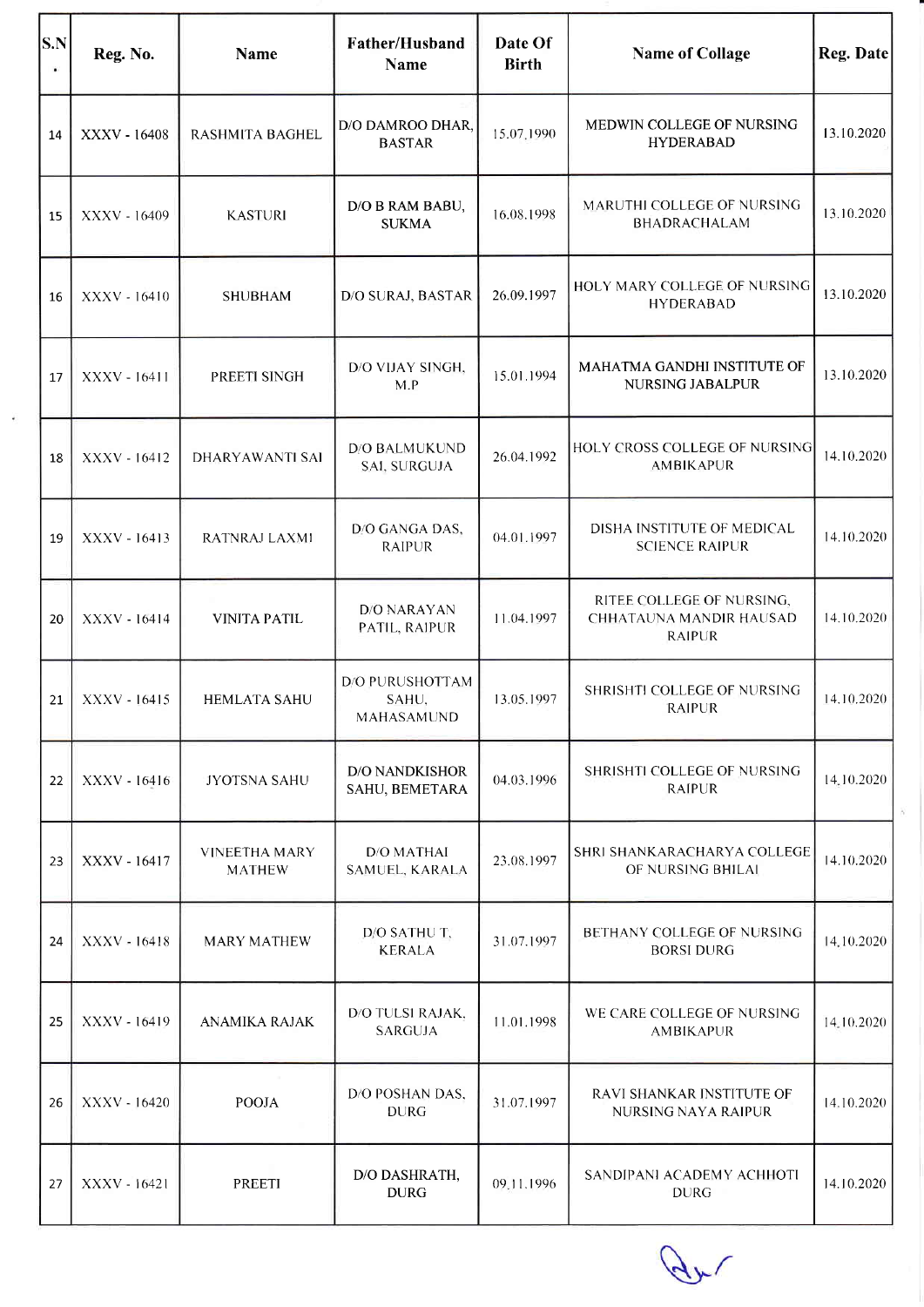

| S.N<br>۰ | Reg. No.     | Name                                | <b>Father/Husband</b><br>Name                        | Date Of<br><b>Birth</b> | <b>Name of Collage</b>                                                                | Reg. Date  |
|----------|--------------|-------------------------------------|------------------------------------------------------|-------------------------|---------------------------------------------------------------------------------------|------------|
| 28       | XXXV - 16422 | <b>SUSHMITA THAKRE</b>              | <b>D/O ASHOK KUMAR</b><br>THAKRE, DURG               | 27.12.1996              | <b>GOVT. COLLEGE OF NURSING</b><br><b>AMBIKAPUR</b>                                   | 14.10.2020 |
| 29       | XXXV - 16423 | <b>JAYA YADAV</b>                   | <b>D/O TUKESH</b><br>YADAV, BILASPUR                 | 25.06.1997              | CHHATTISGARH NURSING COLLEGE<br><b>RISALI BHILAI</b>                                  | 14.10.2020 |
| 30       | XXXV - 16424 | <b>AKANKSHA</b><br><b>SHANDILYA</b> | D/O LT. RAMESH<br>SHANDILYA,<br><b>KONDAGAON</b>     | 01:07.1995              | SURYA NURSING COLLEGE<br><b>JAGDALPUR</b>                                             | 14.10.2020 |
| 31       | XXXV - 16425 | <b>RASHMI SINGH</b>                 | <b>D/O KAUSHAL</b><br>KISHOR SINGH,<br><b>RAIPUR</b> | 04.07.1995              | <b>GOVT. COLLEGE OF NURSING</b><br><b>AMBIKAPUR</b>                                   | 14.10.2020 |
| 32       | XXXV - 16426 | <b>JYOTI</b>                        | <b>D/O SANTOSH</b><br>KUMAR,<br><b>BLODABAZAR</b>    | 29.10.1996              | <b>GOVT. COLLEGE OF NURSING</b><br><b>AMBIKAPUR</b>                                   | 14.10.2020 |
| 33       | XXXV - 16427 | <b>BHUNESHWARI</b>                  | D/O PARMANAND,<br><b>BASTAR</b>                      | 02.12.1997              | <b>SURYA NURSING COLLEGE</b><br><b>JAGDALPUR</b>                                      | 14.10.2020 |
| 34       | XXXV - 16428 | <b>MEGHA KUSHWAHA</b>               | D/O VISHNU PRASAD<br>KUSHWAHA,<br><b>SURGUJA</b>     | 29,12.1996              | HOLY CROSS COLLEGE OF NURSING<br><b>AMBIKAPUR</b>                                     | 14.10.2020 |
| 35       | XXXV - 16429 | <b>KARUNA</b>                       | D/O DINESH, KORBA                                    | 12.01.1997              | SHRISHTI INSTITUTE OF MEDICAL<br><b>SCIENCE &amp; RESEARCH CENTRE</b><br><b>KORBA</b> | 14.10.2020 |
| 36       | XXXV - 16430 | <b>BINESHWAR</b><br><b>RAJWADE</b>  | S/O CHAINSAI,<br><b>SURGUJA</b>                      | 08.12.1997              | V.M. COLLEGE OF NURSING, NEAR<br>RAILWAY STATION VISHRAMPUR<br><b>SURAJPUR</b>        | 15.10.2020 |
| 37       | XXXV - 16431 | AARADHANA BHAGAT                    | D/O CHHANDAN<br>LAL, KORBA                           | 20.10.1997              | C.M. NURSING INSTITUTE NEHRU<br><b>NAGAR BHILAI</b>                                   | 15.10.2020 |
| 38       | XXXV - 16432 | <b>KIRAN</b>                        | D/O KAFI LAL, DURG                                   | 01.01.1996              | M.J COLLEGE OF NURSING KOHKA<br><b>BHILAI</b>                                         | 15:10.2020 |
| 39       | XXXV - 16433 | <b>PRITEE</b>                       | D/O YADRAM,<br><b>RAIGARH</b>                        | 04.02.1997              | SHRISHTI COLLEGE OF NURSING<br><b>RAIPUR</b>                                          | 19.10.2020 |
| 40       | XXXV - 16434 | <b>GEETESHWARI</b>                  | D/O BHUKHAN LAL,<br><b>BALOD</b>                     | 22.04.1998              | SHRISHTI COLLEGE OF NURSING<br><b>RAIPUR</b>                                          | 19.10.2020 |
| 41       | XXXV - 16435 | <b>JYOTI NISHAD</b>                 | D/O SHIV PRASAD,<br><b>BALOD</b>                     | 11.09.1998              | <b>BHARAT INSTITUTE OF NURSING</b><br>DALLIRAJHARA BALOD                              | 19,10.2020 |

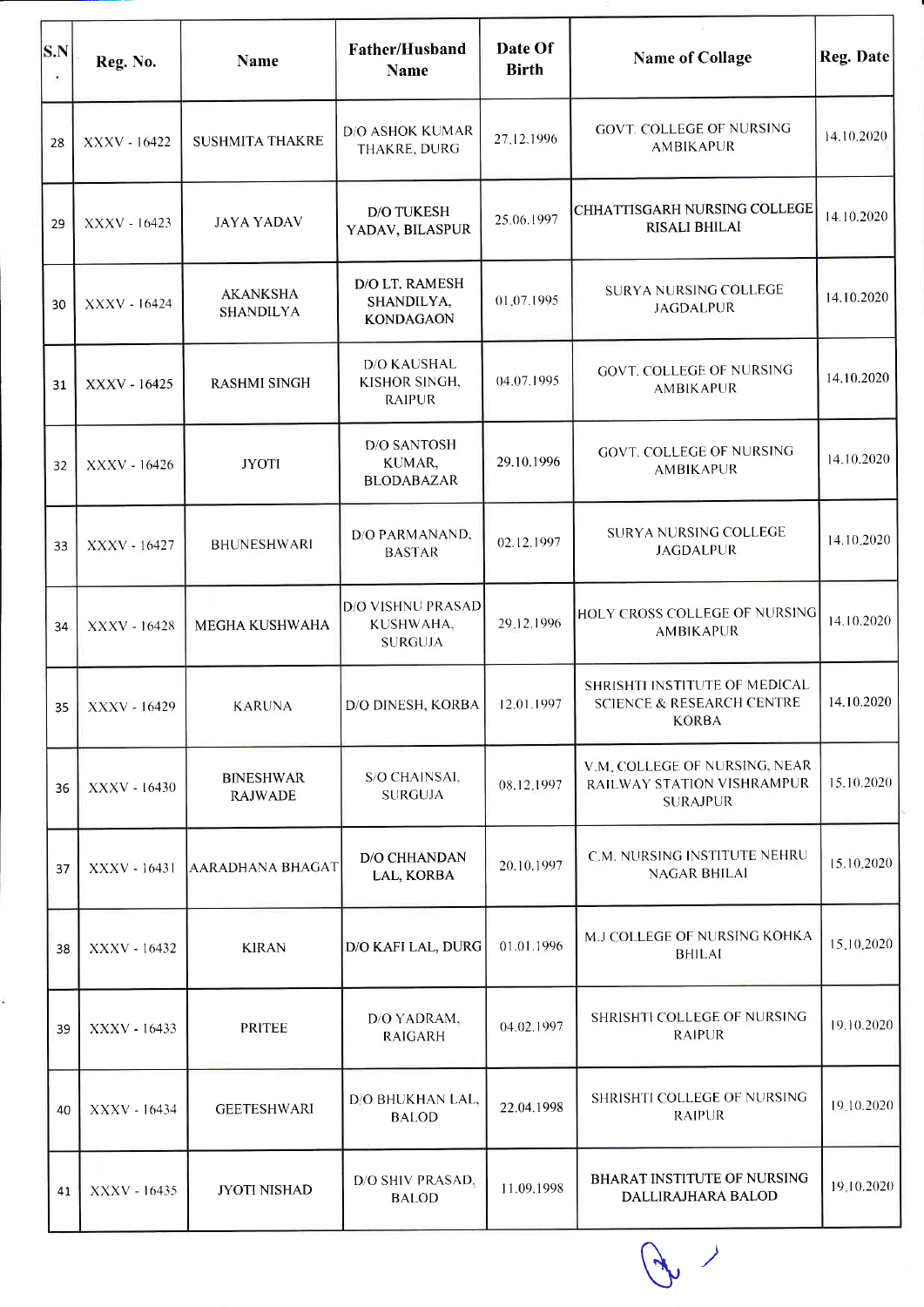| S.N | Reg. No.     | <b>Name</b>                  | Father/Husband<br><b>Name</b>                     | Date Of<br><b>Birth</b> | <b>Name of Collage</b>                                                                       | <b>Reg. Date</b> |
|-----|--------------|------------------------------|---------------------------------------------------|-------------------------|----------------------------------------------------------------------------------------------|------------------|
| 42  | XXXV - 16436 | NEHA KAOSHIK                 | D/O SHRAVAN<br><b>KUMAR</b><br>KAOSHIK, BALOD     | 28.03.1997              | BHARAT INSTITUTE OF NURSING<br>DALLIRAJHARA BALOD                                            | 19.10.2020       |
| 43  | XXXV - 16437 | RINKAL PANJWANI              | D/O RAJESH,<br><b>DHAMTARI</b>                    | 04.07.1998              | COLLEGE OF NURSING, D.C.H.,<br><b>DHAMTARI</b>                                               | 19.10.2020       |
| 44  | XXXV - 16438 | LAXMI                        | D/O SHRIRAM,<br><b>DHAMTARI</b>                   | 20.08.1997              | COLLEGE OF NURSING, D.C.H.,<br><b>DHAMTARI</b>                                               | 19.10.2020       |
| 45  | XXXV - 16439 | P STUTY RAO                  | <b>D/O P VIJAY KUMAR</b><br>RAO, KANKER           | 12.02.1997              | COLLEGE OF NURSING, D.C.H.,<br><b>DHAMTARI</b>                                               | 19.10.2020       |
| 46  | XXXV - 16440 | SONAM                        | D/O RAJESHWAR,<br><b>DHAMTARI</b>                 | 02.01.1997              | COLLEGE OF NURSING, D.C.H.,<br><b>DHAMTARI</b>                                               | 19.10.2020       |
| 47  | XXXV - 16441 | <b>HARITA</b>                | <b>D/O NARAYAN</b><br>SINGH, DHAMTARI             | 17.05.1997              | COLLEGE OF NURSING, D.C.H.,<br><b>DHAMTARI</b>                                               | 19.10.2020       |
| 48  | XXXV - 16442 | <b>AVINASH PRADHAN</b>       | <b>S/O DHARNI DHAR</b><br>PRADHAN,<br>MAHASAMUND  | 17.11.1997              | APOOLO COLLEGE OF NURSING,<br>ANJORA, DURG                                                   | 19.10.2020       |
| 49  | XXXV - 16443 | <b>VARSHA SAHU</b>           | D/O RAMESHWAR<br>SAHU, KORBA                      | 08.02.1996              | APOOLO COLLEGE OF NURSING,<br>ANJORA , DURG                                                  | 19.10.2020       |
| 50  | XXXV - 16444 | <b>RESHMA</b><br>SURYAWANSHI | D/O PARMESHWAR<br>SURYAWANSHI,<br><b>BILASPUR</b> | 21.06.1996              | COLLEGE OF NURSING, APOLLO<br>HOSPITALS, BILASPUR                                            | 19.10.2020       |
| 51  | XXXV - 16445 | <b>SAFIRA BANO</b>           | D/O MAKBOOL<br>AHMAD, ANUPPUR                     | 15.10.1998              | COLLEGE OF NURSING, APOLLO<br>HOSPITALS, BILASPUR                                            | 19.10.2020       |
| 52  | XXXV - 16446 | <b>ALIYA KHATOON</b>         | D/O GULSHER<br><b>AHAMAD, ANUPPUR</b>             | 15.06.1998              | COLLEGE OF NURSING, APOLLO<br>HOSPITALS, BILASPUR                                            | 19.10.2020       |
| 53  | XXXV - 16447 | <b>ARCHANA GUPTA</b>         | <b>D/O DAYARAM</b><br><b>GUPTA, SHAHDOL</b>       | 29.08.1996              | COLLEGE OF NURSING, APOLLO<br>HOSPITALS, BILASPUR                                            | 21.10.2020       |
| 54  | XXXV - 16448 | <b>GOMTEE</b>                | <b>D/O RAMSINGH</b><br><b>RAJNANDGAON</b>         | 05.08.1995              | CHHATTISGARH NURSING COLLEGE<br>RISALI BHILAI                                                | 21.10.2020       |
| 55  | XXXV - 16449 | <b>PINKY</b>                 | D/O SAMAYLAL,<br><b>KORBA</b>                     | 15.02.1998              | <b>SHRISHTI INSTITUTE OF MEDICAL</b><br><b>SCIENCE &amp; RESEARCH CENTRE</b><br><b>KORBA</b> | 21.10.2020       |

 $Q_{\mu}$ 

 $\tilde{h}$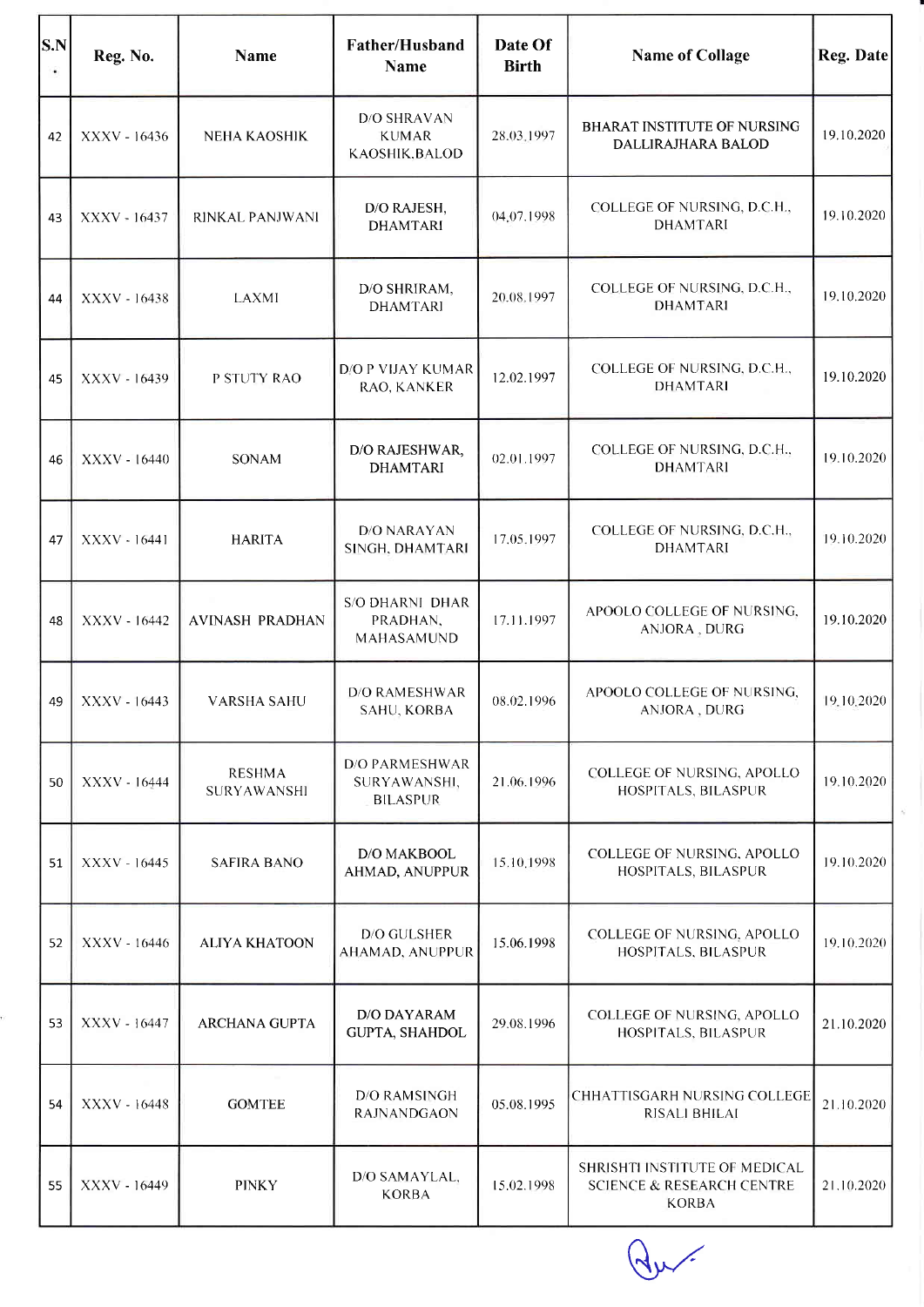| $ {\bf S. N} $ | Reg. No.     | <b>Name</b>          | Father/Husband<br><b>Name</b>                                 | Date Of<br><b>Birth</b> | <b>Name of Collage</b>                                  | Reg. Date  |
|----------------|--------------|----------------------|---------------------------------------------------------------|-------------------------|---------------------------------------------------------|------------|
| 56             | XXXV - 16450 | <b>BHISHAM SINGH</b> | D/O KOMAL SIGNH,<br><b>BALOD</b>                              | 02,07.1997              | COLLEGE OF NURSING, D.C.H.,<br><b>DHAMTARI</b>          | 21.10.2020 |
| 57             | XXXV - 16451 | <b>SHWETA EKKA</b>   | <b>D/O FABIYANUS</b><br>EKKA, RAIGARH                         | 14.09.1998              | CENTRAL INDIA COLLEGE OF<br>NURSING, DEWADA RAJNANDGAON | 21.10.2020 |
| 58             | XXXV - 16452 | ANJALI KASHYAP       | <b>D/O LAXMI PRASAD</b><br>KASHYAP, JANJGIR-<br><b>CHAMPA</b> | 02.06.1997              | SANDIPANI ACADEMY, MASTURI<br><b>BILASPUR</b>           | 21.10.2020 |
| 59             | XXXV - 16453 | RUKHAMANI RATRE      | <b>D/O RAMNATH</b><br>RATRE, BILASPUR                         | 13.04.1996              | SANDIPANI ACADEMY, MASTURI<br><b>BILASPUR</b>           | 21.10.2020 |
| 60             | XXXV - 16454 | <b>SHASHI SAHU</b>   | D/O BHOJ RAM<br>SAHU,<br><b>RAJNANDGAON</b>                   | 10.01.1998              | CONFLUENCE COLLEGE OF<br>NURSING, RAJNANDGAON           | 21,10,2020 |
| 61             | XXXV - 16455 | <b>BHUNESHWARI</b>   | D/O KANAHAI RAM,<br><b>BASTAR</b>                             | 25.06.1995              | CENTRAL INDIA COLLEGE OF<br>NURSING, DEWADA RAJNANDGAON | 21.10.2020 |
| 62             | XXXV - 16456 | <b>SITESH KUMAR</b>  | <b>S/O NARHARI</b><br>DEWANGAN,<br><b>BASTAR</b>              | 02.07.1997              | CENTRAL INDIA COLLEGE OF<br>NURSING, DEWADA RAJNANDGAON | 21.10.2020 |
| 63             | XXXV - 16457 | NIRMALA RATHIA       | <b>D/O GANGESHWAR</b><br>RATHIA, RAIGARH                      | 04.10.1997              | ORIENTAL COLLEGE OF NURSING,<br><b>MANIKPUR KORBA</b>   | 21.10.2020 |
| 64             | XXXV - 16458 | <b>REENA YADAV</b>   | D/O GHASI RAM,<br><b>BILASPUR</b>                             | 05:06.1996              | ORIENTAL COLLEGE OF NURSING.<br><b>MANIKPUR KORBA</b>   | 21.10.2020 |
| 65             | XXXV - 16459 | <b>HEERAMANI</b>     | D/O ARJUN SINGH,<br><b>SURAJPUR</b>                           | 14.04.1995              | WE CARE COLLEGE OF NURSING<br><b>AMBIKAPUR</b>          | 21.10.2020 |
| 66             | XXXV - 16460 | <b>PRIYA</b>         | D/O VIJAY KUMAR,<br><b>RAIPUR</b>                             | 30.06.1997              | DISHA INSTITUTE OF MEDICAL<br><b>SCIENCES, RAIPUR</b>   | 21.10.2020 |
| 67             | XXXV - 16461 | NANCY SONTAKKE       | <b>D/O SURESH</b><br>SONTAKKE                                 | 01.03.1997              | GOVT. NURSING COLLEGE, RAIPUR                           | 21.10.2020 |
| 68             | XXXV - 16462 | <b>MALUIKA TOPPO</b> | D/O ABRHAM<br>TOPPO, JASHPUR                                  | 03.01.1989              | SANDIPANI ACADEMY, MASTURI<br><b>BILASPUR</b>           | 21.10.2020 |
| 69             | XXXV - 16463 | <b>AKRITI RAI</b>    | <b>D/O RAMCHANDRA</b><br>RAI, KORIA                           | 26.08.1997              | K.B. PATEL COLLEGE OF NURSING,<br><b>CHIRMIRI</b>       | 21.10.2020 |

Que